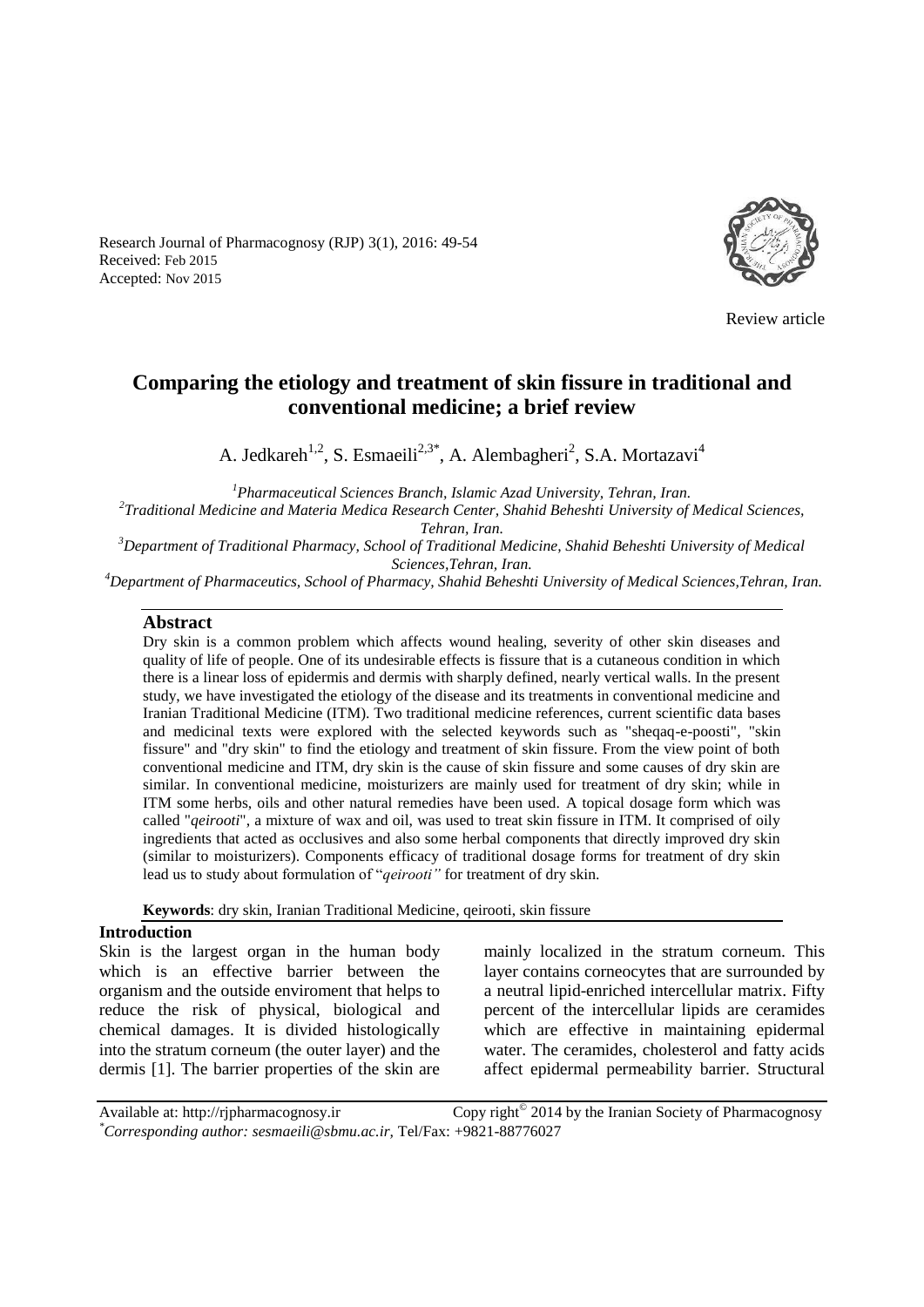and metabolic problems in the epidermis decrease barrier function of the skin [2]. So, special attention should be given to the skin illnesses which are one of the most important human diseases. They occur in all ages and affect 30 to 70 percent of people. Their harmful effects on people's lives include physical disability to death so they cause a huge burden in the global health [3].

Dry skin is a common problem which affects wound healing, severity of other skin diseases and quality of people lives [4]. One of its complications is fissure in which epidermis and dermis are deep cut or cracked. Dryness and chapping are the initial changes and very painful cracks and fissures occur afterwards which cause severe problems.

From the viewpoint of conventional medicine, the cutaneous diseases are divided into two forms, primary lesions and secondary lesions. Most skin diseases begin with a basic lesion that is referred to the primary lesion and the secondary lesions are developed during the evolutionary process of the skin disease or are created by scratching or infection. One of the secondary lesions is skin fissure that is a linear loss of epidermis and dermis with sharply defined, nearly vertical walls and the main factor for its occurring is the dryness of skin [5]. The cutaneous lesions and related diseases have been explained in the Iranian Traditional Medicine as kind of cutaneous edemas and rashes; one of these cases has been referred fissure [6]. The aim of the present study was to compare the etiology and treatment of skin fissure both from the traditional and conventional medicine viewpoints to propose an effective treatment for skin fissure.

## **Methods**

Two Iranian Traditional Medicine (ITM) books including "Canon of Medicine" and "Gharabadine-kabir" were studied for "sheqaq-e-poosti" which can be translated to "skin fissure". Available scientific data bases such as "PubMed" and "Google Scholar" and medicinal texts were searched with related terms such as; dry skin and fissure. The selected key words were considered to find the etiology and treatment of skin fissure in ITM and conventional medicine.

# **Results and Discussion**

#### *Dry skin from the view point of conventional medicine*

The term of dry skin is the expression of the skin that has a rough, dry or scaly appearance with the possible presence of redness, cracking, or itching [7]. Dry skin can occur due to sun damage, immature cells in the surface of the skin as in psoriasis or genetic changes in the desquamation process, as in atopic dermatitis. If surface corneocytes or intercellular lipids lose their moisture, flexibility of stratum corneum is reduced. Reducing flexibility results in cracking, changing the outer layer and propagating cracks through the stratum corneum barrier. The normal flexing of the damaged skin that has little flexibility increases scaling and cracking [8]. Later, irregular erythematous lines can appear. If pruritus develops, scratching and rubbing resulted in some clinical situations, such as eczema. Initially, the hands, lower legs and dorsal forearms are affected with dry skin [7]. Although the dry skin is not a life-threatening illness, its unpleasant symptoms can reduce the quality of life [9].

To better explain the complexity of dry skin, external factors which may actually induce dry skin must be considered; first of all, the physiology of the stratum corneum layer that is individual keratinocytes joined by complex lipid bilayers. The protein lipid matrix within the keratinocyte needs moisture to be flexible. Lack of moisture in the matrix makes stratum corneum to become stiff and nonpliable, therefore, during the cold and dry weather, microscopic mechanical cracks are created in the skin [8]. Factors such as cold weather or low humidity decrease the water content of stratum corneum. In addition to these factors, exposure to wind and ultraviolet radiation can affect normal skin's barrier function which leads to an increase in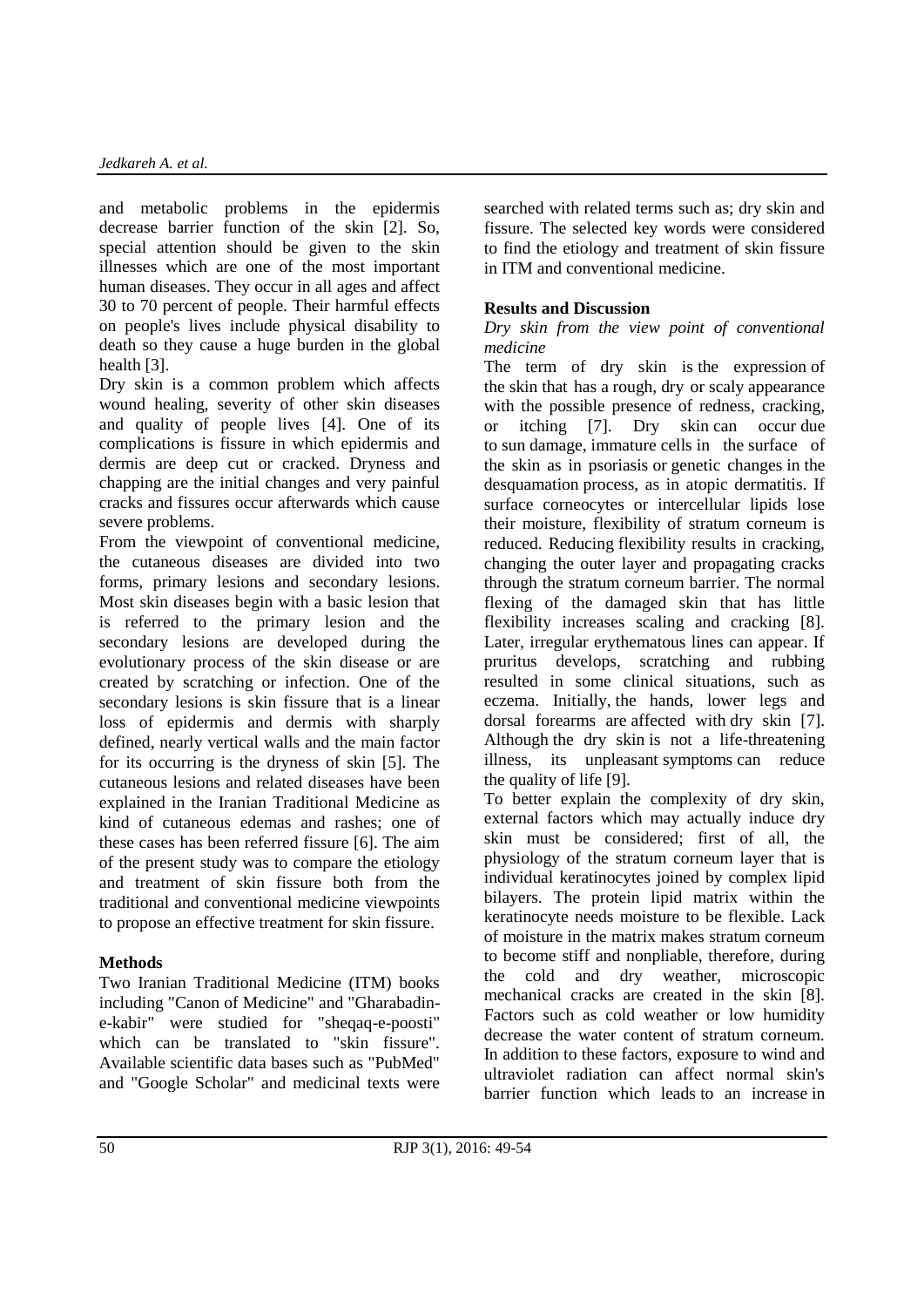TWEL (transdermal water loss) and dry skin [7,10]. Dry skin most likely has a genetic base where family background plays a role. Diseases such as hypothyroidism or uremia and previous use of certain drugs such as lithium or isotretinoin can induce dry skin. People with chronic diseases may also be troubled by dry skin. Any factor that removes the epidermal barrier of the skin can increase transepidermal water loss and produces dry skin. Organic solvents and harsh detergents which remove the lipid layers of the stratum corneum, can reduce its barrier function [7].

The patients with atopic dermatitis have significantly lower levels of ceramides compared to normal subjects because they have dry skin. Dry skin can be a life-long problem that can worsen over the years. A reduction in sebum and ceramide production in aged skin and age-related changes in collagen content can lead to the increased incidence of dry skin in the elderly [7,10].

## *Treatment of dry skin from the view point of conventional medicine*

The main intervention for the treatment of dry skin includes topical treatments, fluid intake, balancing sunlight exposure and treating any exacerbating conditions. The skin indicators of tissue integrity include the recovery of skin smoothness and suppleness as manifested by decreased skin scaling and flakiness, repair of cracking and redness, and removal of hyperkeratosis, rash, or itching associated with dry skin [11]. Treatment of dry skin is carried out with the purpose of restoration of the epidermal water barrier. This purpose is obtained with moisturizers that are applied topically on the skin. The person must avoid excessive bathing or use of hot bath or showers. The use of mild soaps rather than harsh soaps or detergents should be recommended. Balneotherapy are used to hydrate the skin in a way that the oils can be added to the bath water or used after the bath. Emollients (occlusive agents) can be used to increase hydration of stratum corneum [7]. The use of lipids, physiological lipids, humectants and antipruritics will help to improve skin hydration, increase skin elasticity and decrease itching. An ideal emollient will also contain an agent to support epidermal differentiation. Choosing the correct emollient and using it regularly plays an important role in the treatment of dry skin [9], while adequate fluid intake is important in controlling dry skin. The recommended minimum fluid intake is about nine 8-ounce cups of fluid per day. Due to the effects of the sun, when the light intensity is high, the exposure should be reduced [11].

# *Dry skin from the view point of Iranian Traditional Medicine*

From the viewpoint of ITM, the fissure was a crack and scar that has occurred in the hands, feet, face, lips and anus [6]. In these cases, the main reason was dry skin. The dryness of skin may be the result of (a) exposure to hot or cold weather and wind (b) an astringent bath, (c) overabundance of waste humors, (d) abnormal temperament [12].

# *Treatment of dry skin from the view point of Iranian Traditional Medicine*

In ITM, the cause of the disease should be focused on reaching a successful treatment. If the cause was a bad humor, it must be cleaned. In the cases that it was caused by abnormal temperament, the temper should be improved. If the skin had cracked due to heat, medications were used which provided moisture and coldness. When the skin had cracked due to cold weather, some herbal treatments such as *Robina pseudoacacia* and *Brassica rapa* have been used for treatment. The person must correct his diet and use lukewarm water for bathroom [12].

Dry feet were recommended to be immersed in warm water then rubbed with oil or fat. The fats of goat and cattle, castor, olive and sesame oil have been suggested for dry feet. Before applying medication on feet, the person should immerse his feet in warm water. After a little softening,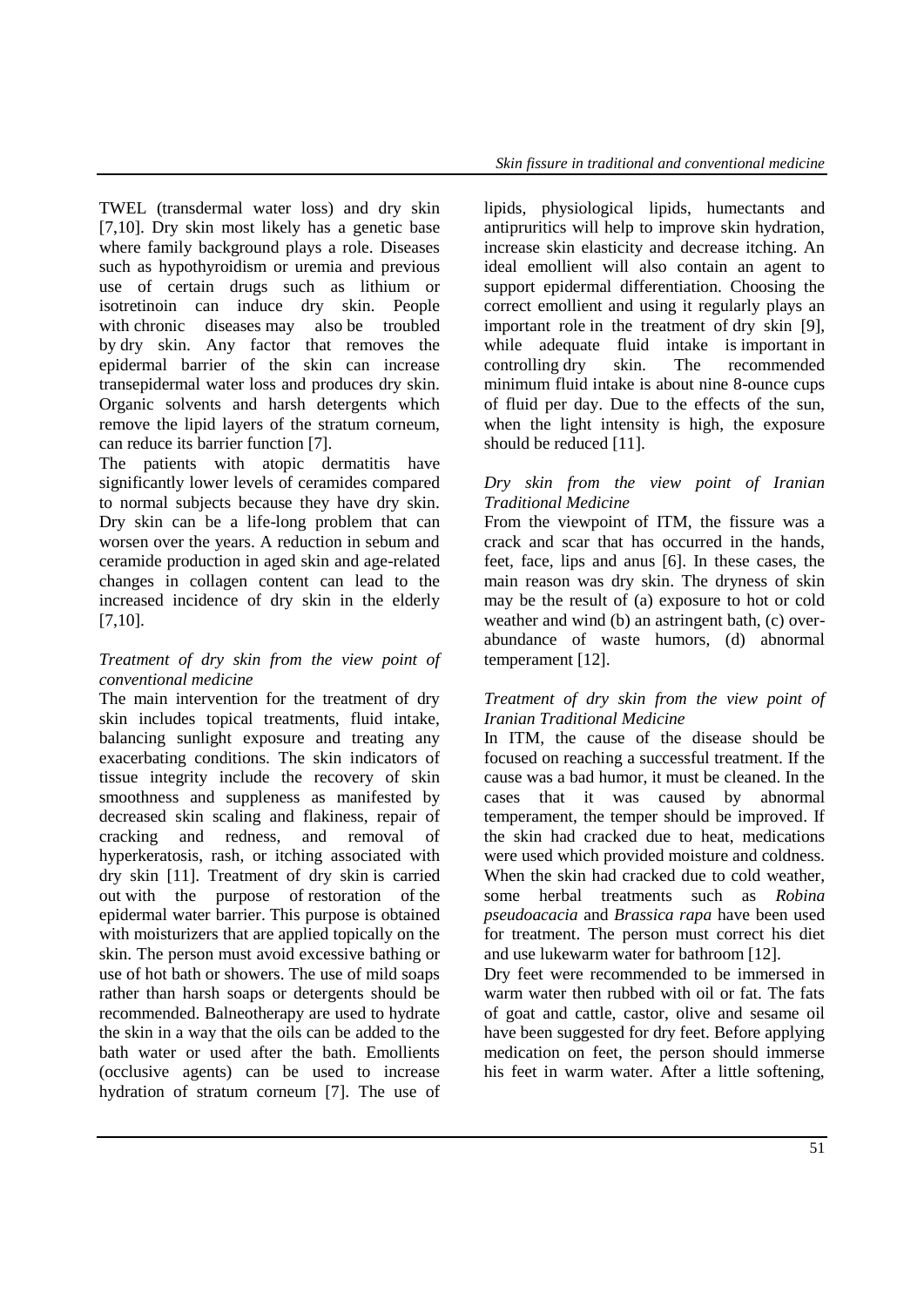appropriate sticky remedies have been applied [12].

According to the results of several studies, there has been an advance from traditional moisturizers towards ceramide-dominant physiological lipidbase barrier-repair topical emulsions; these formulations for restoring the normal balance of the epidermal barrier emphasize on physiologic lipid replacement therapy, mainly ceramides. Compared to other emollients that provide a superficial occlusive barrier (e.g., petrolatum), ceramide-dominant moisturizers are thought to penetrate the stratum corneum and to be synthesized in the keratinocytes, processed in the lamellar bodies, and released back into the stratum corneum, so they become a part of the dermal matrix [13]. Herbal oils have an extensive potential for treatment of dry skin with their ability to prevent water loss and sometimes by penetrating to the skin and restoring epidermal lipids due to their phytochemical constituents. Historically, almond oil has been used in Ancient Chinese, Ayurvedic and Greco–Persian schools of medicine to treat dry skin diseases such as psoriasis and eczema [14]. The analysis of almond oil has shown the presence of ceramides which were 60% of total sphingolipids [15]. New studies have also shown that some plants such as *Eucalyptus globulus*, *Citrus limon*, *Curcuma longa*, *Emblica officinalis*, *Sesbania grandiflora*, *Grifola frondosa*, *Aloe vera*, *Persea americana*, *Linum usitatissimum*, *Sesamum indicum,* and *Corylus avellana* have demonstrated good effect on dry skin [16-19]. Moreover, among the plants which have been evaluated for improvement of dry skin, those including *Olea europea* and *Beta vulgaris* have been cited in ITM and conventional medicine for prevention or treatment of dry skin [20-22].

ITM has recommended that before applying medication on feet, the person should take a bath and immerse his feet in warm water. When the cracks were a little softened, appropriate sticky remedies have been applied [12], and somehow in the same way, in modern medicine, balneotherapy followed by either addition of oil to the bath water or rapid application of emollients (occlusive agents) to the skin while leaving from the bath are recommended [7]. Both conventional and traditional systems of medicine advise to correct the diet and use lukewarm water for bathroom [7,12]. Also topical treatments have been recommended in Iranian Traditional Medicine, some of these topical formulations have been called "*qeirooti*" that was a mixture of wax and oil. "*Qeirooti*" had two forms, singular and composite. The singular form contained a mixture of wax and oil, and if other things were added to the mixture, it was called a composite [23]. Some components of "*qeirooti*" were similar to moisturizers. It had oily ingredients that could act as occlusive and also contained herbal components that directly improved dry skin.

# **Conclusion**

Comparing Iranian Traditional Medicine and conventional medicine has revealed that, waxes and oils were used for treatment of skin fissure as a secondary lesion in ITM, while the moisturizers which contain herbal oil are used in conventional medicine.

## **Acknowledgements**

The article was based on pharm.D thesis (Ali Jedkareh NO. 2750), financially supported by Traditional Medicine and Materia Medica Research center (TMRC), Shahid Beheshti University of Medical Sciences, Tehran, Iran (grant NO. 150). The authors wish to thank Prof. Soleiman Afsharipoor for his scientific support.

## **Declaration of interest**

The authors declare that there is no conflict of interest. The authors alone are responsible for the content of the paper.

## **References**

[1] Allen LV, Ansel HC. *Ansel's pharmaceutical dosage forms and drug delivery systems.* 10<sup>th</sup> ed. Philadelphia: Lippincott Williams &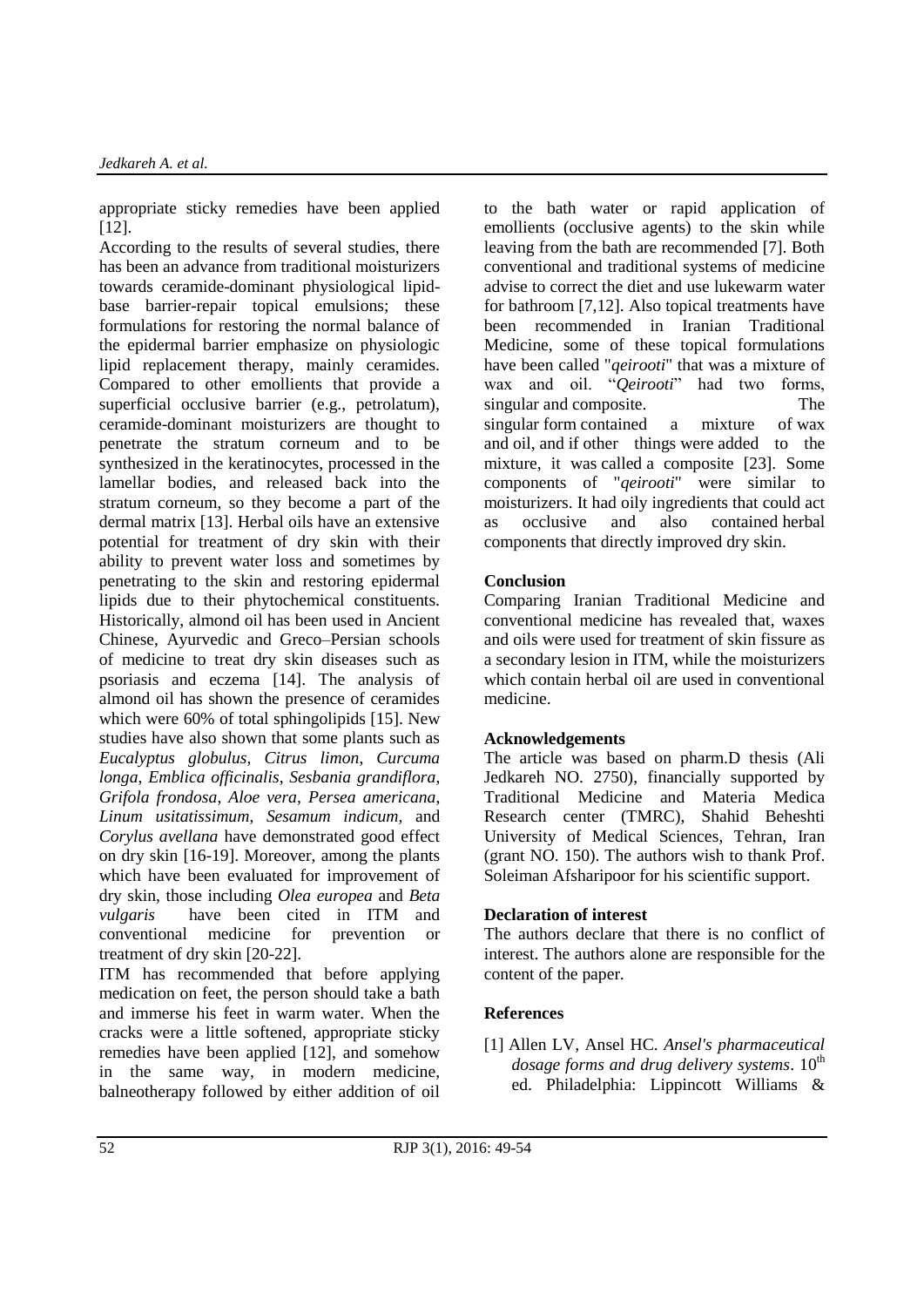Wilkins, 2014.

- [2] Morifuji M, Oba C, Ichikawa S, Ito K, Kawahata K, Asami Y, Ikegami S, Itoh H, Sugawara T. A novel mechanism for improvement of dry skin by dietary milk phospholipids: effect on epidermal covalently bound ceramides and skin inflammation in hairless mice. *J Dermatol Sci*. 2015; 78(3): 224-231.
- [3] [Hay RJ,](http://www.ncbi.nlm.nih.gov/pubmed/?term=Hay%20RJ%5BAuthor%5D&cauthor=true&cauthor_uid=24166134) [Johns NE,](http://www.ncbi.nlm.nih.gov/pubmed/?term=Johns%20NE%5BAuthor%5D&cauthor=true&cauthor_uid=24166134) [Williams HC,](http://www.ncbi.nlm.nih.gov/pubmed/?term=Williams%20HC%5BAuthor%5D&cauthor=true&cauthor_uid=24166134) [Bolliger](http://www.ncbi.nlm.nih.gov/pubmed/?term=Bolliger%20IW%5BAuthor%5D&cauthor=true&cauthor_uid=24166134)  [IW,](http://www.ncbi.nlm.nih.gov/pubmed/?term=Bolliger%20IW%5BAuthor%5D&cauthor=true&cauthor_uid=24166134) [Dellavalle RP,](http://www.ncbi.nlm.nih.gov/pubmed/?term=Dellavalle%20RP%5BAuthor%5D&cauthor=true&cauthor_uid=24166134) [Margolis DJ,](http://www.ncbi.nlm.nih.gov/pubmed/?term=Margolis%20DJ%5BAuthor%5D&cauthor=true&cauthor_uid=24166134) [Marks](http://www.ncbi.nlm.nih.gov/pubmed/?term=Marks%20R%5BAuthor%5D&cauthor=true&cauthor_uid=24166134)  [R,](http://www.ncbi.nlm.nih.gov/pubmed/?term=Marks%20R%5BAuthor%5D&cauthor=true&cauthor_uid=24166134) [Naldi L,](http://www.ncbi.nlm.nih.gov/pubmed/?term=Naldi%20L%5BAuthor%5D&cauthor=true&cauthor_uid=24166134) [Weinstock MA,](http://www.ncbi.nlm.nih.gov/pubmed/?term=Weinstock%20MA%5BAuthor%5D&cauthor=true&cauthor_uid=24166134) [Wulf SK,](http://www.ncbi.nlm.nih.gov/pubmed/?term=Wulf%20SK%5BAuthor%5D&cauthor=true&cauthor_uid=24166134) [Michaud C,](http://www.ncbi.nlm.nih.gov/pubmed/?term=Michaud%20C%5BAuthor%5D&cauthor=true&cauthor_uid=24166134) [Murray C,](http://www.ncbi.nlm.nih.gov/pubmed/?term=J%20L%20Murray%20C%5BAuthor%5D&cauthor=true&cauthor_uid=24166134) [Naghavi M.](http://www.ncbi.nlm.nih.gov/pubmed/?term=Naghavi%20M%5BAuthor%5D&cauthor=true&cauthor_uid=24166134) The global burden of skin disease in 2010: an analysis of the prevalence and impact of skin conditions. *J Invest Dermatol*. 2014; 134(6): 1527-1534.
- [4] [Andriessen A.](http://www.ncbi.nlm.nih.gov/pubmed/?term=Andriessen%20A%5BAuthor%5D&cauthor=true&cauthor_uid=23299208) Prevention, recognition and treatment of dry skin conditions. *[Br J](http://www.ncbi.nlm.nih.gov/pubmed/23299208)  [Nurs.](http://www.ncbi.nlm.nih.gov/pubmed/23299208)* 2013; 22(1): 26-30.
- [5] Habif TP. *Clinical dermatology: a color guide to diagnosis and therapy*. 3rd ed. St. Louis: Mosby, 1996.
- [6] Nafis ebne avaz K. *Sharh ol asbab va alamat*. Tehran: Al-maei, 2012.
- [7] Flynn TC, Petros J, Clark RE, Viehman GE. Dry skin and moisturizers. *Clin Dermatol*. 2001; 19(4): 387-392.
- [8] Spencer TS. Dry skin and skin moisturizers. *Clin Dermatol*. 1988; 6(3): 24-28.
- [9] [Lee DH,](http://www.ncbi.nlm.nih.gov/pubmed/?term=Lee%20DH%5BAuthor%5D&cauthor=true&cauthor_uid=24274317) [Seo ES,](http://www.ncbi.nlm.nih.gov/pubmed/?term=Seo%20ES%5BAuthor%5D&cauthor=true&cauthor_uid=24274317) [Hong JT,](http://www.ncbi.nlm.nih.gov/pubmed/?term=Hong%20JT%5BAuthor%5D&cauthor=true&cauthor_uid=24274317) [Lee GT,](http://www.ncbi.nlm.nih.gov/pubmed/?term=Lee%20GT%5BAuthor%5D&cauthor=true&cauthor_uid=24274317) [You](http://www.ncbi.nlm.nih.gov/pubmed/?term=You%20YK%5BAuthor%5D&cauthor=true&cauthor_uid=24274317)  [YK,](http://www.ncbi.nlm.nih.gov/pubmed/?term=You%20YK%5BAuthor%5D&cauthor=true&cauthor_uid=24274317) [Lee KK,](http://www.ncbi.nlm.nih.gov/pubmed/?term=Lee%20KK%5BAuthor%5D&cauthor=true&cauthor_uid=24274317) [Jo GW,](http://www.ncbi.nlm.nih.gov/pubmed/?term=Jo%20GW%5BAuthor%5D&cauthor=true&cauthor_uid=24274317) [Kim NK.](http://www.ncbi.nlm.nih.gov/pubmed/?term=Kim%20NK%5BAuthor%5D&cauthor=true&cauthor_uid=24274317) The efficacy and safety of a proposed herbal moisturizing cream for dry skin and itch relief: a randomised, double-blind, placebo-controlled trial- study protocol. *BMC Complement Altern Med*. 2013; 13: 330.
- [10] Proksch E, Lachapelle JM. The management of dry skin with topical emollients – recent perspectives. *J Dtsch Dermatol Ges.* 200[5;](http://onlinelibrary.wiley.com/doi/10.1111/ddg.2005.3.issue-10/issuetoc)  [3\(10\):](http://onlinelibrary.wiley.com/doi/10.1111/ddg.2005.3.issue-10/issuetoc) 768-774.
- [11] Hurlow J, Zimmaro Bliss D. Dry Skin in older adults. *Geriatr Nurs*. 2011; 32(4): 257- 262.
- [12] Avicenna. *The Canon of Medicine*. 5<sup>th</sup> vol. Tehran: Sorush, 1987.
- [13] [Wolf R,](http://www.ncbi.nlm.nih.gov/pubmed/?term=Wolf%20R%5BAuthor%5D&cauthor=true&cauthor_uid=24160288) [Parish LC.](http://www.ncbi.nlm.nih.gov/pubmed/?term=Parish%20LC%5BAuthor%5D&cauthor=true&cauthor_uid=24160288) Barrier-repair prescription moisturizers: do we really need them? Facts and controversies*[.](http://www.ncbi.nlm.nih.gov/pubmed/24160288) Clin Dermatol.*  2013; 31(6): 787-791.
- [14] [Ahmad](http://www.sciencedirect.com/science/article/pii/S1744388109000772) Z. The uses and properties of almond oil. *Complement Ther Clin Pract.* 2010; [16\(1\)](http://www.sciencedirect.com/science/journal/17443881/16/1): 10-12.
- [15] [Malisiova F,](http://www.ncbi.nlm.nih.gov/pubmed/?term=Malisiova%20F%5BAuthor%5D&cauthor=true&cauthor_uid=18998396) [Hatziantoniou S,](http://www.ncbi.nlm.nih.gov/pubmed/?term=Hatziantoniou%20S%5BAuthor%5D&cauthor=true&cauthor_uid=18998396) [Dimas](http://www.ncbi.nlm.nih.gov/pubmed/?term=Dimas%20K%5BAuthor%5D&cauthor=true&cauthor_uid=18998396)  [K,](http://www.ncbi.nlm.nih.gov/pubmed/?term=Dimas%20K%5BAuthor%5D&cauthor=true&cauthor_uid=18998396) [Kletstas D,](http://www.ncbi.nlm.nih.gov/pubmed/?term=Kletstas%20D%5BAuthor%5D&cauthor=true&cauthor_uid=18998396) [Demetzos C.](http://www.ncbi.nlm.nih.gov/pubmed/?term=Demetzos%20C%5BAuthor%5D&cauthor=true&cauthor_uid=18998396) Liposomal formulations from phospholipids of Greek almond oil. properties and biological activity. *Z. Naturforsch*. 2004; 59(5-6): 330-334.
- [16] Ishikawa J, Shimotoyodome Y, Chen S, Ohkubo K, Takagi Y, Fujimura T, Kitahara T, Takema Y. *Eucalyptus* increases ceramide levels in keratinocytes and improves stratum corneum function. *[Int J Cosmet Sci](http://www.ncbi.nlm.nih.gov/pubmed/?term=Eucalyptus+increases+ceramide+levels+in+keratinocytes+and+improves+stratum+corneum+function)*. 2012; 34(1): 17-22.
- [17] Bakhtiyari Z, Radan MR, Shariaty MA, Zamany Moghadam M. Medicinal herbs effective on the skin. *Studia Universitatis*. 2014; 24(1): 201-208.
- [18] Saikia AP, Ryakala VK, Sharma P, Goswami P, Bora U. Ethnobotany of medicinal plants used by Assamese people for various skin ailments and cosmetics*. J Ethnopharmacol*. 2006; [106\(2\)](http://www.sciencedirect.com/science/journal/03788741/106/2): 149-157.
- [19] [Nagao M,](http://www.ncbi.nlm.nih.gov/pubmed/?term=Nagao%20M%5BAuthor%5D&cauthor=true&cauthor_uid=19228191) [Sato T,](http://www.ncbi.nlm.nih.gov/pubmed/?term=Sato%20T%5BAuthor%5D&cauthor=true&cauthor_uid=19228191) [Akimoto N,](http://www.ncbi.nlm.nih.gov/pubmed/?term=Akimoto%20N%5BAuthor%5D&cauthor=true&cauthor_uid=19228191) [Kato](http://www.ncbi.nlm.nih.gov/pubmed/?term=Kato%20Y%5BAuthor%5D&cauthor=true&cauthor_uid=19228191)  [Y,](http://www.ncbi.nlm.nih.gov/pubmed/?term=Kato%20Y%5BAuthor%5D&cauthor=true&cauthor_uid=19228191) [Takahashi M,](http://www.ncbi.nlm.nih.gov/pubmed/?term=Takahashi%20M%5BAuthor%5D&cauthor=true&cauthor_uid=19228191) [Ito A.](http://www.ncbi.nlm.nih.gov/pubmed/?term=Ito%20A%5BAuthor%5D&cauthor=true&cauthor_uid=19228191) Augmentation of sebaceous lipogenesis by an ethanol extract of *Grifola frondosa* (maitake mushroom) in hamsters *in vivo* and *in vitro*. *[Exp](http://www.ncbi.nlm.nih.gov/pubmed/19228191)  [Dermatol](http://www.ncbi.nlm.nih.gov/pubmed/19228191)*. 2009; 18(8): 730-733.
- [20] Jahandideh M, Ahmadian M, Naseri M, Mosaddegh M. The most useful herbs of Iranian Traditional Medicine prescribed in xerosis. Proceedings of the  $13<sup>th</sup>$  congress of the international society for ethnopharmacology. 2012 Sep 2-6; Graz, Austria.
- [21] Panahi Y, Davoudi SM, Sahebkar A, Beiraghdar F, Dadjo Y, Feizi I, Amirchoopani G, Zamani A. Efficacy of *Aloe vera*/olive oil cream versus betamethasone cream for chronic skin lesions following sulfur mustard exposure: a randomized